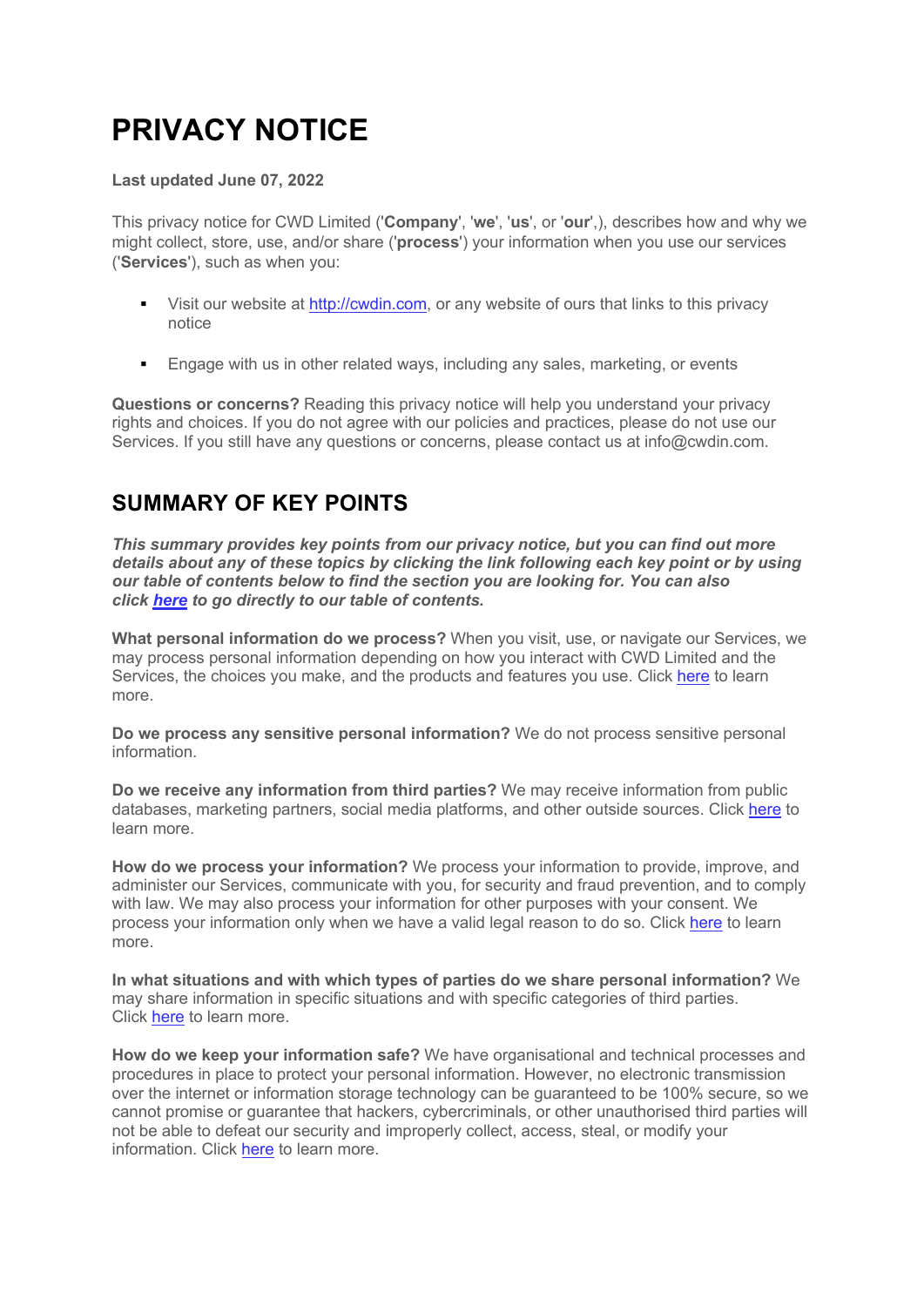**What are your rights?** Depending on where you are located geographically, the applicable privacy law may mean you have certain rights regarding your personal information. Click here to learn more.

**How do you exercise your rights?** The easiest way to exercise your rights is by filling out our data subject request form available here, or by contacting us. We will consider and act upon any request in accordance with applicable data protection laws.

Want to learn more about what CWD Limited does with any information we collect? Click here to review the notice in full.

#### **TABLE OF CONTENTS**

1. WHAT INFORMATION DO WE COLLECT? 2. HOW DO WE PROCESS YOUR INFORMATION? 3. WHEN AND WITH WHOM DO WE SHARE YOUR PERSONAL INFORMATION? 4. DO WE USE COOKIES AND OTHER TRACKING TECHNOLOGIES? 5. HOW LONG DO WE KEEP YOUR INFORMATION? 6. HOW DO WE KEEP YOUR INFORMATION SAFE? 7. WHAT ARE YOUR PRIVACY RIGHTS? 8. CONTROLS FOR DO-NOT-TRACK FEATURES 9. DO CALIFORNIA RESIDENTS HAVE SPECIFIC PRIVACY RIGHTS? 10. DO WE MAKE UPDATES TO THIS NOTICE? 11. HOW CAN YOU CONTACT US ABOUT THIS NOTICE? 12. HOW CAN YOU REVIEW, UPDATE, OR DELETE THE DATA WE COLLECT FROM YOU?

#### **1. WHAT INFORMATION DO WE COLLECT?**

#### **Personal information you disclose to us**

*In Short:* We collect personal information that you provide to us.

We collect personal information that you voluntarily provide to us when you express an interest in obtaining information about us or our products and Services, when you participate in activities on the Services, or otherwise when you contact us.

**Personal Information Provided by You.** The personal information that we collect depends on the context of your interactions with us and the Services, the choices you make, and the products and features you use. The personal information we collect may include the following:

- § names
- phone numbers
- email addresses

**Sensitive Information.** We do not process sensitive information.

**Payment Data.** We may collect data necessary to process your payment if you make purchases, such as your payment instrument number (such as a credit card number), and the security code associated with your payment instrument. All payment data is stored by Razorpay Software Private Limited. You may find their privacy notice link(s) here: https://razorpay.com/privacy/.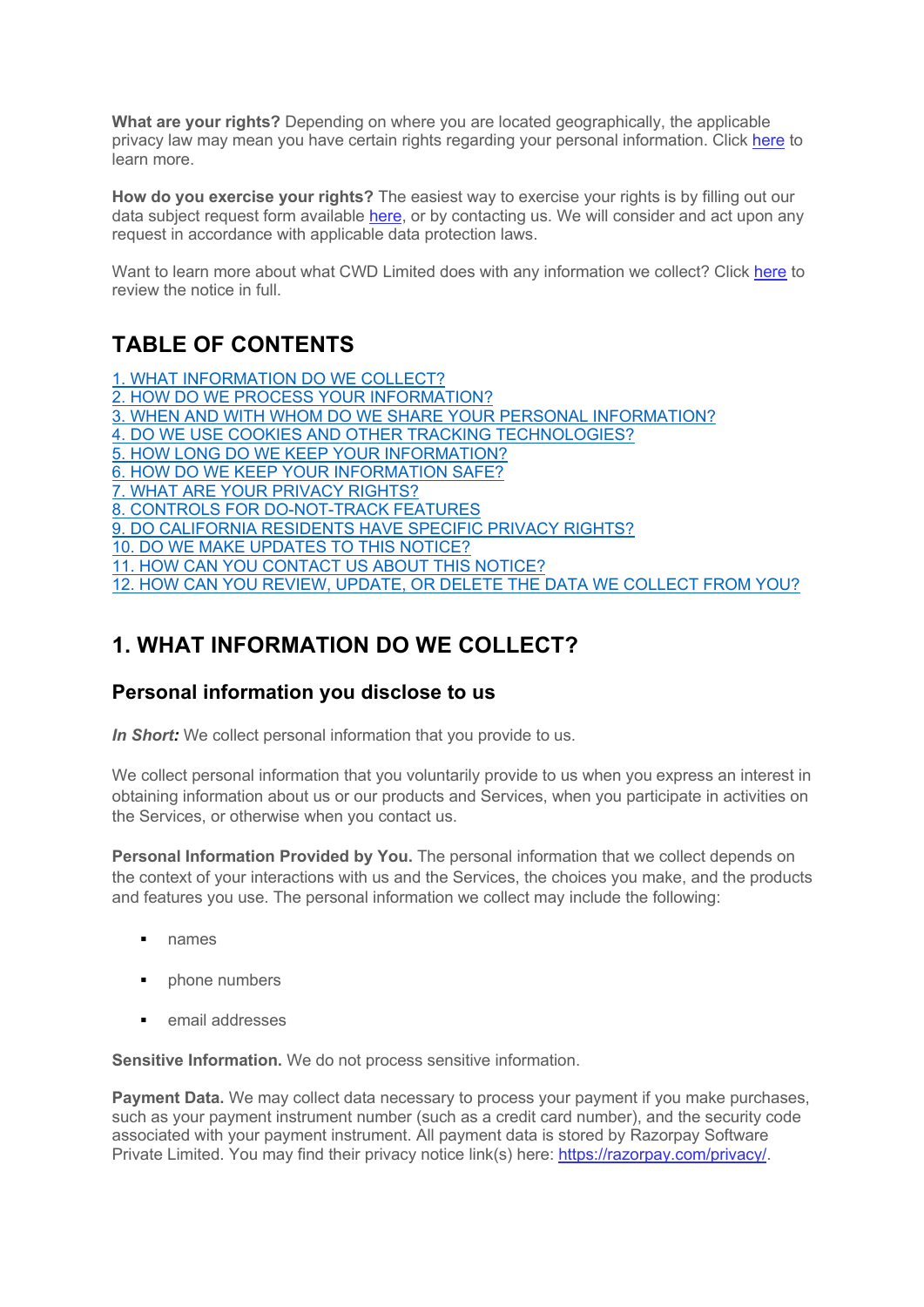All personal information that you provide to us must be true, complete, and accurate, and you must notify us of any changes to such personal information.

#### **Information automatically collected**

*In Short: Some information — such as your Internet Protocol (IP) address and/or browser and device characteristics — is collected automatically when you visit our Services.*

We automatically collect certain information when you visit, use, or navigate the Services. This information does not reveal your specific identity (like your name or contact information) but may include device and usage information, such as your IP address, browser and device characteristics, operating system, language preferences, referring URLs, device name, country, location, information about how and when you use our Services, and other technical information. This information is primarily needed to maintain the security and operation of our Services, and for our internal analytics and reporting purposes.

Like many businesses, we also collect information through cookies and similar technologies.

The information we collect includes:

- *Log and Usage Data.* Log and usage data is service-related, diagnostic, usage, and performance information our servers automatically collect when you access or use our Services and which we record in log files. Depending on how you interact with us, this log data may include your IP address, device information, browser type, and settings and information about your activity in the Services (such as the date/time stamps associated with your usage, pages and files viewed, searches, and other actions you take such as which features you use), device event information (such as system activity, error reports (sometimes called 'crash dumps'), and hardware settings).
- § *Device Data.* We collect device data such as information about your computer, phone, tablet, or other device you use to access the Services. Depending on the device used, this device data may include information such as your IP address (or proxy server), device and application identification numbers, location, browser type, hardware model, Internet service provider and/or mobile carrier, operating system, and system configuration information.
- *Location Data*. We collect location data such as information about your device's location, which can be either precise or imprecise. How much information we collect depends on the type and settings of the device you use to access the Services. For example, we may use GPS and other technologies to collect geolocation data that tells us your current location (based on your IP address). You can opt out of allowing us to collect this information either by refusing access to the information or by disabling your Location setting on your device. However, if you choose to opt out, you may not be able to use certain aspects of the Services.

#### **Information collected from other sources**

*In Short: We may collect limited data from public databases, marketing partners, and other outside sources.*

In order to enhance our ability to provide relevant marketing, offers, and services to you and update our records, we may obtain information about you from other sources, such as public databases, joint marketing partners, affiliate programs, data providers, and from other third parties. This information includes mailing addresses, job titles, email addresses, phone numbers, intent data (or user behaviour data), Internet Protocol (IP) addresses, social media profiles, social media URLs, and custom profiles, for purposes of targeted advertising and event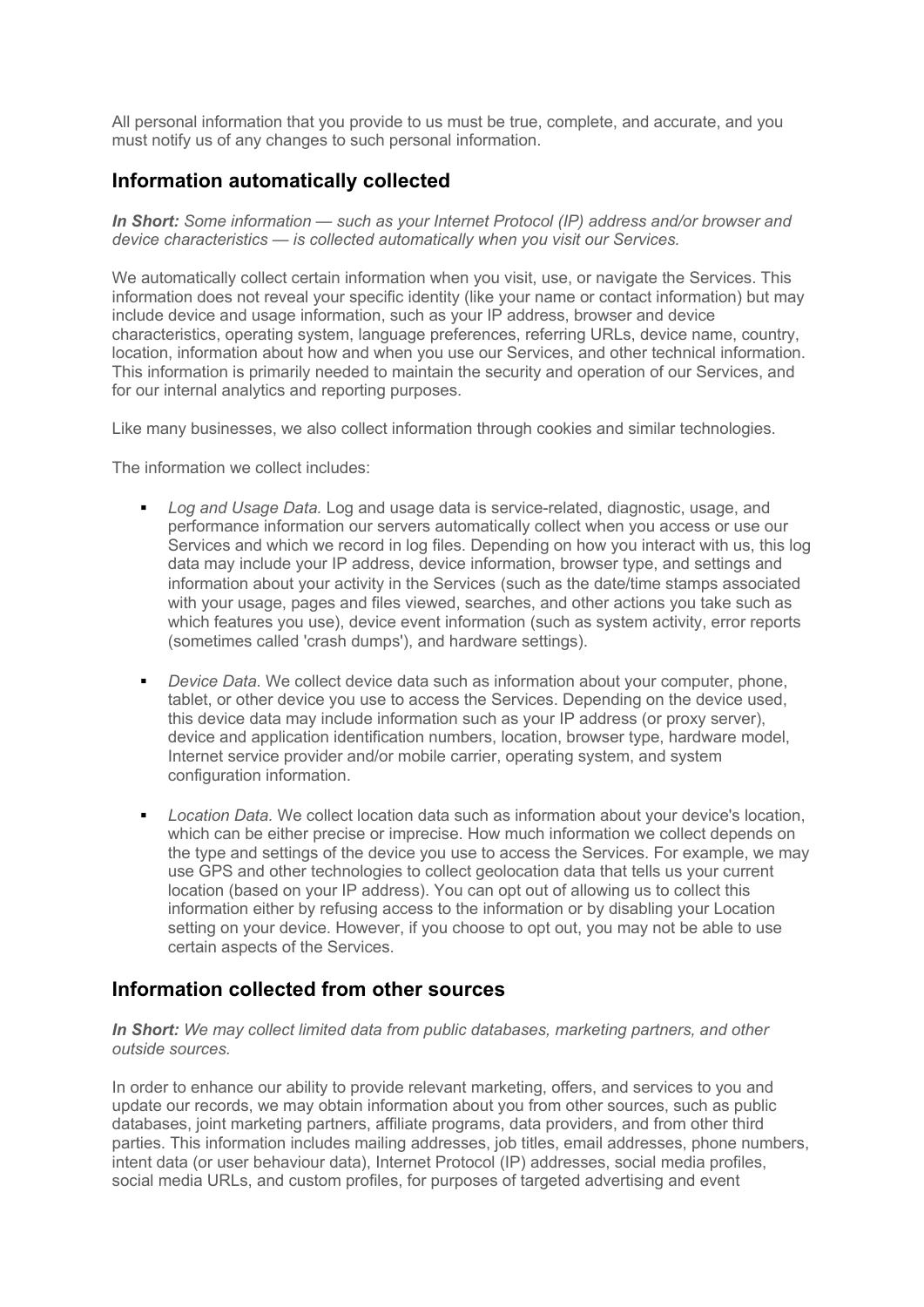promotion.

#### **2. HOW DO WE PROCESS YOUR INFORMATION?**

*In Short: We process your information to provide, improve, and administer our Services, communicate with you, for security and fraud prevention, and to comply with law. We may also process your information for other purposes with your consent.*

**We process your personal information for a variety of reasons, depending on how you interact with our Services, including:**

- § **To deliver and facilitate delivery of services to the user.** We may process your information to provide you with the requested service.
- **To respond to user inquiries/offer support to users.** We may process your information to respond to your inquiries and solve any potential issues you might have with the requested service.
- **To send administrative information to you.** We may process your information to send you details about our products and services, changes to our terms and policies, and other similar information.
- § **To fulfil and manage your orders.** We may process your information to fulfil and manage your orders, payments, returns, and exchanges made through the Services.
- **To enable user-to-user communications.** We may process your information if you choose to use any of our offerings that allow for communication with another user.
- **To request feedback.** We may process your information when necessary to request feedback and to contact you about your use of our Services.
- § **To send you marketing and promotional communications.** We may process the personal information you send to us for our marketing purposes if this is in accordance with your marketing preferences. You can opt out of our marketing emails at any time. For more information, see 'WHAT ARE YOUR PRIVACY RIGHTS?' below).
- **To deliver targeted advertising to you.** We may process your information to develop and display personalised content and advertising tailored to your interests, location, and more.
- **To protect our Services.** We may process your information as part of our efforts to keep our Services safe and secure, including fraud monitoring and prevention.
- § **To evaluate and improve our Services, products, marketing, and your experience.** We may process your information when we believe it is necessary to identify usage trends, determine the effectiveness of our promotional campaigns, and to evaluate and improve our Services, products, marketing, and your experience.
- **To identify usage trends.** We may process information about how you use our Services to better understand how they are being used so we can improve them.
- § **To determine the effectiveness of our marketing and promotional campaigns.** We may process your information to better understand how to provide marketing and promotional campaigns that are most relevant to you.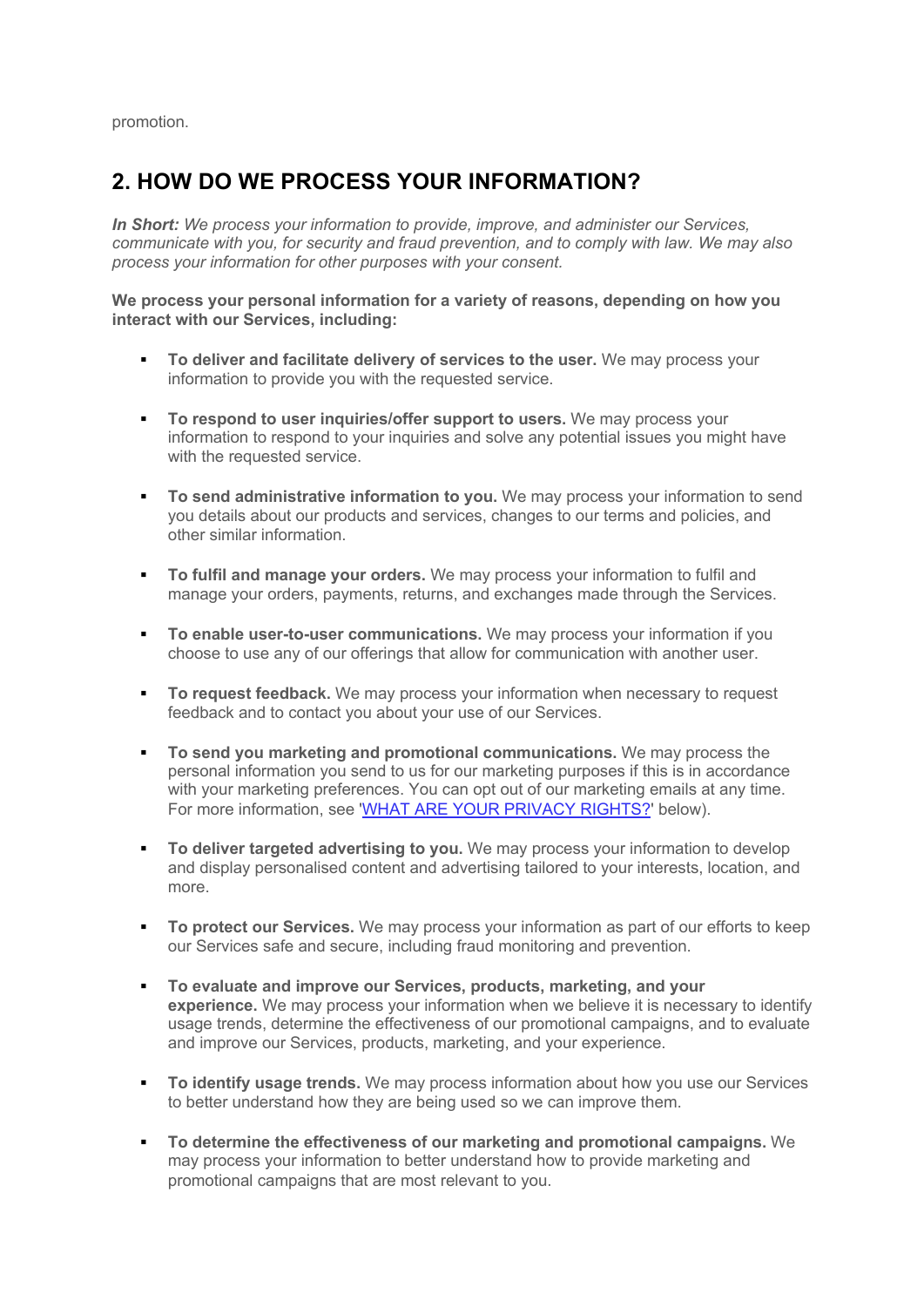**To comply with our legal obligations.** We may process your information to comply with our legal obligations, respond to legal requests, and exercise, establish, or defend our legal rights.

#### **3. WHEN AND WITH WHOM DO WE SHARE YOUR PERSONAL INFORMATION?**

*In Short: We may share information in specific situations described in this section and/or with the following categories of third parties.*

**Vendors, Consultants, and Other Third-Party Service Providers.** We may share your data with third-party vendors, service providers, contractors, or agents ('**third parties**') who perform services for us or on our behalf and require access to such information to do that work. The categories of third parties we may share personal information with are as follows:

- Data Analytics Services
- Cloud Computing Services
- Payment Processors
- Order Fulfilment Service Providers
- Sales & Marketing Tools

We also may need to share your personal information in the following situations:

- **Business Transfers.** We may share or transfer your information in connection with, or during negotiations of, any merger, sale of company assets, financing, or acquisition of all or a portion of our business to another company.
- **Affiliates.** We may share your information with our affiliates, in which case we will require those affiliates to honour this privacy notice. Affiliates include our parent company and any subsidiaries, joint venture partners, or other companies that we control or that are under common control with us.
- **Business Partners.** We may share your information with our business partners to offer you certain products, services, or promotions.

#### **4. DO WE USE COOKIES AND OTHER TRACKING TECHNOLOGIES?**

*In Short: We may use cookies and other tracking technologies to collect and store your information.*

We may use cookies and similar tracking technologies (like web beacons and pixels) to access or store information. Specific information about how we use such technologies and how you can refuse certain cookies is set out in our Cookie Notice.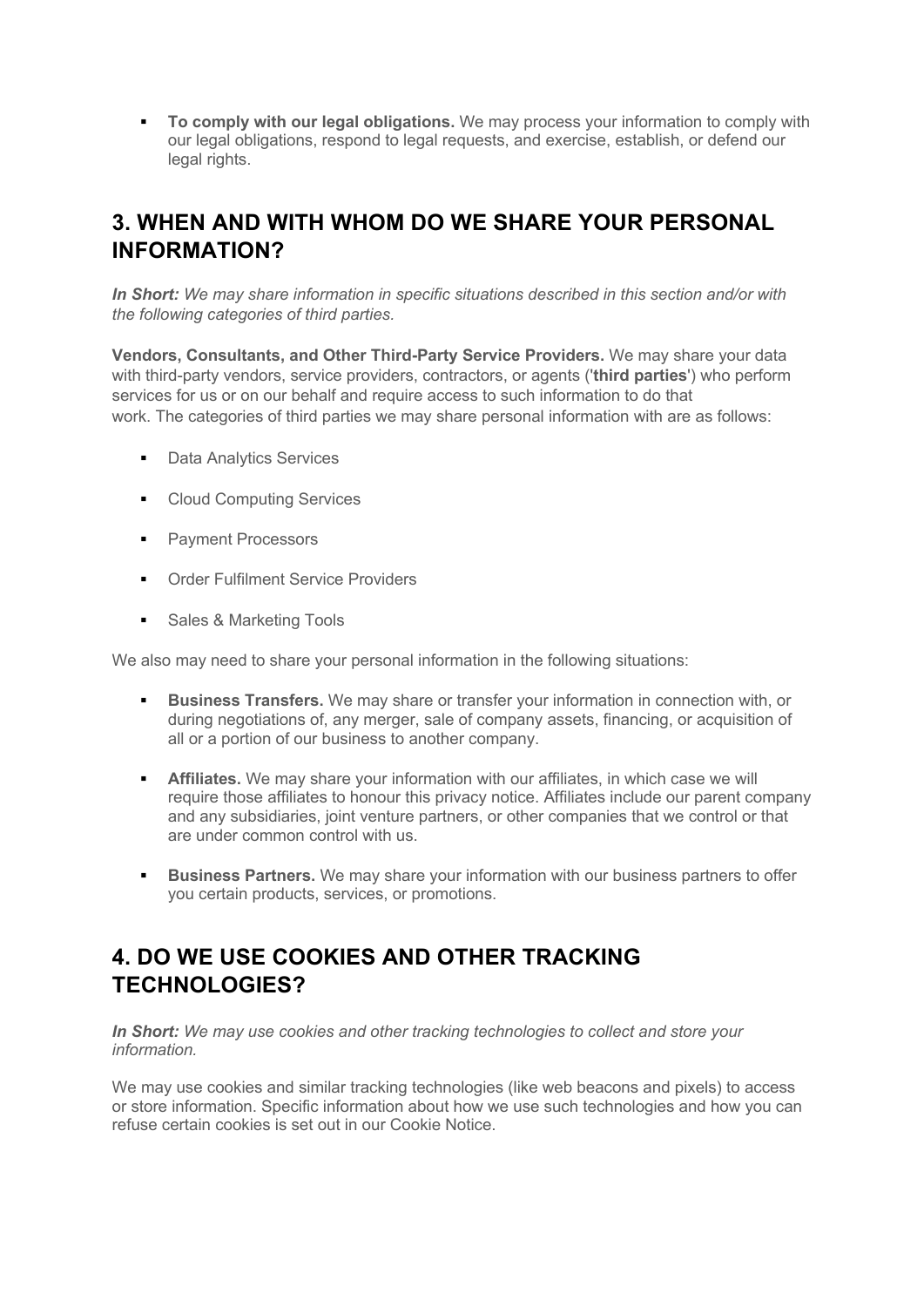## **5. HOW LONG DO WE KEEP YOUR INFORMATION?**

*In Short: We keep your information for as long as necessary to fulfil the purposes outlined in this privacy notice unless otherwise required by law.*

We will only keep your personal information for as long as it is necessary for the purposes set out in this privacy notice, unless a longer retention period is required or permitted by law (such as tax, accounting, or other legal requirements). No purpose in this notice will require us keeping your personal information for longer than 1 year.

When we have no ongoing legitimate business need to process your personal information, we will either delete or anonymise such information, or, if this is not possible (for example, because your personal information has been stored in backup archives), then we will securely store your personal information and isolate it from any further processing until deletion is possible.

#### **6. HOW DO WE KEEP YOUR INFORMATION SAFE?**

**In Short:** We aim to protect your personal information through a system of organisational and *technical security measures.*

We have implemented appropriate and reasonable technical and organisational security measures designed to protect the security of any personal information we process. However, despite our safeguards and efforts to secure your information, no electronic transmission over the Internet or information storage technology can be guaranteed to be 100% secure, so we cannot promise or guarantee that hackers, cybercriminals, or other unauthorised third parties will not be able to defeat our security and improperly collect, access, steal, or modify your information. Although we will do our best to protect your personal information, transmission of personal information to and from our Services is at your own risk. You should only access the Services within a secure environment.

## **7. WHAT ARE YOUR PRIVACY RIGHTS?**

*In Short: You may review, change, or terminate your account at any time.*

If you are located in the EEA or UK and you believe we are unlawfully processing your personal information, you also have the right to complain to your local data protection supervisory authority. You can find their contact details here: https://ec.europa.eu/justice/dataprotection/bodies/authorities/index\_en.htm.

If you are located in Switzerland, the contact details for the data protection authorities are available here: https://www.edoeb.admin.ch/edoeb/en/home.html.

Withdrawing your consent: If we are relying on your consent to process your personal information, which may be express and/or implied consent depending on the applicable law, you have the right to withdraw your consent at any time. You can withdraw your consent at any time by contacting us by using the contact details provided in the section 'HOW CAN YOU CONTACT US ABOUT THIS NOTICE?' below.

However, please note that this will not affect the lawfulness of the processing before its withdrawal, nor when applicable law allows, will it affect the processing of your personal information conducted in reliance on lawful processing grounds other than consent.

**Opting out of marketing and promotional communications:** You can unsubscribe from our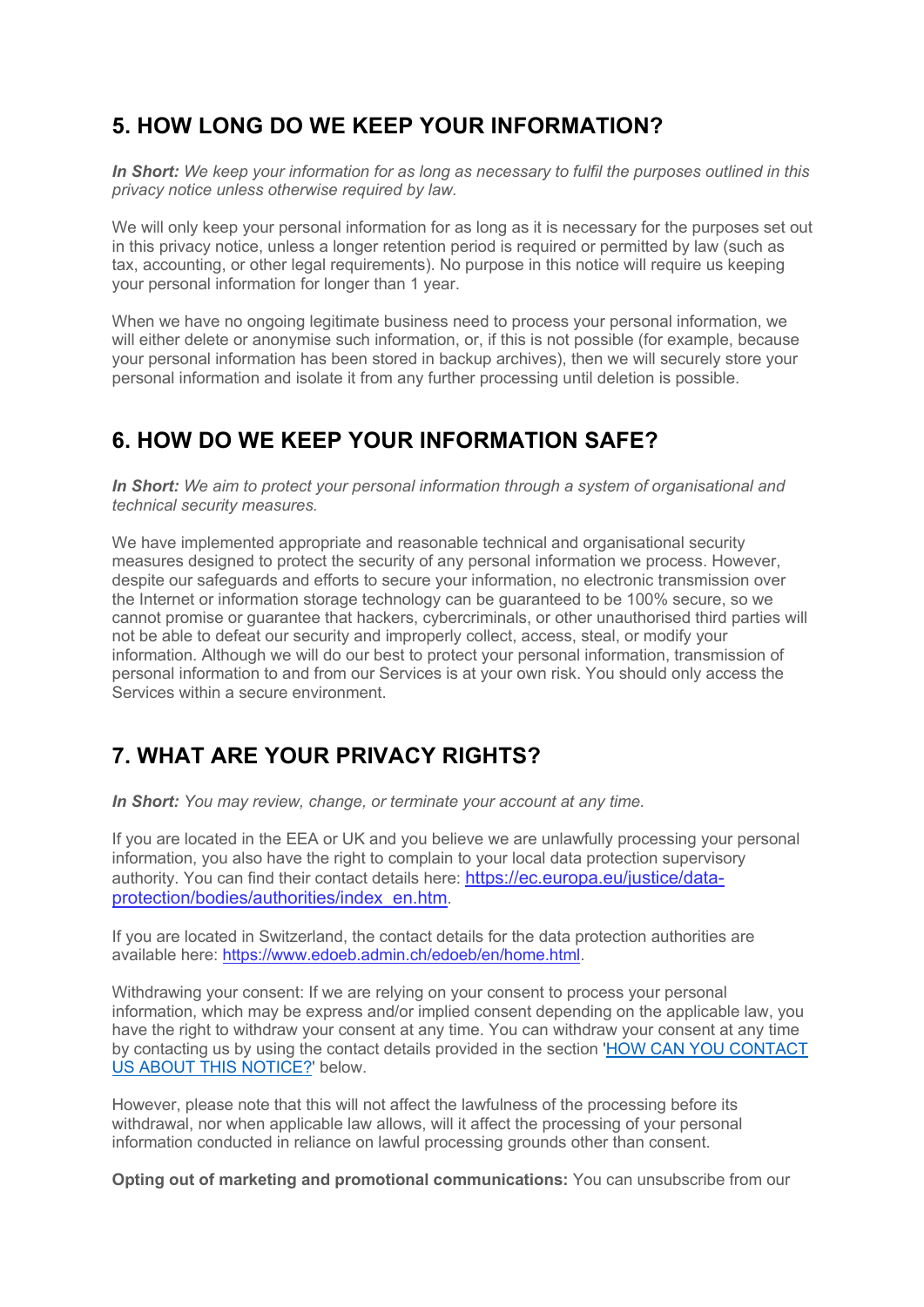marketing and promotional communications at any time by clicking on the unsubscribe link in the emails that we send, or by contacting us using the details provided in the section 'HOW CAN YOU CONTACT US ABOUT THIS NOTICE?' below. You will then be removed from the marketing lists. However, we may still communicate with you — for example, to send you service-related messages that are necessary for the administration and use of your account, to respond to service requests, or for other non-marketing purposes.

**Cookies and similar technologies:** Most Web browsers are set to accept cookies by default. If you prefer, you can usually choose to set your browser to remove cookies and to reject cookies. If you choose to remove cookies or reject cookies, this could affect certain features or services of our Services. To opt out of interest-based advertising by advertisers on our Services visit http://www.aboutads.info/choices/.

If you have questions or comments about your privacy rights, you may email us at compliance@cwdin.com.

#### **8. CONTROLS FOR DO-NOT-TRACK FEATURES**

Most web browsers and some mobile operating systems and mobile applications include a Do-Not-Track ('DNT') feature or setting you can activate to signal your privacy preference not to have data about your online browsing activities monitored and collected. At this stage no uniform technology standard for recognising and implementing DNT signals has been finalised. As such, we do not currently respond to DNT browser signals or any other mechanism that automatically communicates your choice not to be tracked online. If a standard for online tracking is adopted that we must follow in the future, we will inform you about that practice in a revised version of this privacy notice.

#### **9. DO CALIFORNIA RESIDENTS HAVE SPECIFIC PRIVACY RIGHTS?**

*In Short: Yes, if you are a resident of California, you are granted specific rights regarding access to your personal information.*

California Civil Code Section 1798.83, also known as the 'Shine The Light' law, permits our users who are California residents to request and obtain from us, once a year and free of charge, information about categories of personal information (if any) we disclosed to third parties for direct marketing purposes and the names and addresses of all third parties with which we shared personal information in the immediately preceding calendar year. If you are a California resident and would like to make such a request, please submit your request in writing to us using the contact information provided below.

If you are under 18 years of age, reside in California, and have a registered account with Services, you have the right to request removal of unwanted data that you publicly post on the Services. To request removal of such data, please contact us using the contact information provided below and include the email address associated with your account and a statement that you reside in California. We will make sure the data is not publicly displayed on the Services, but please be aware that the data may not be completely or comprehensively removed from all our systems (e.g. backups, etc.).